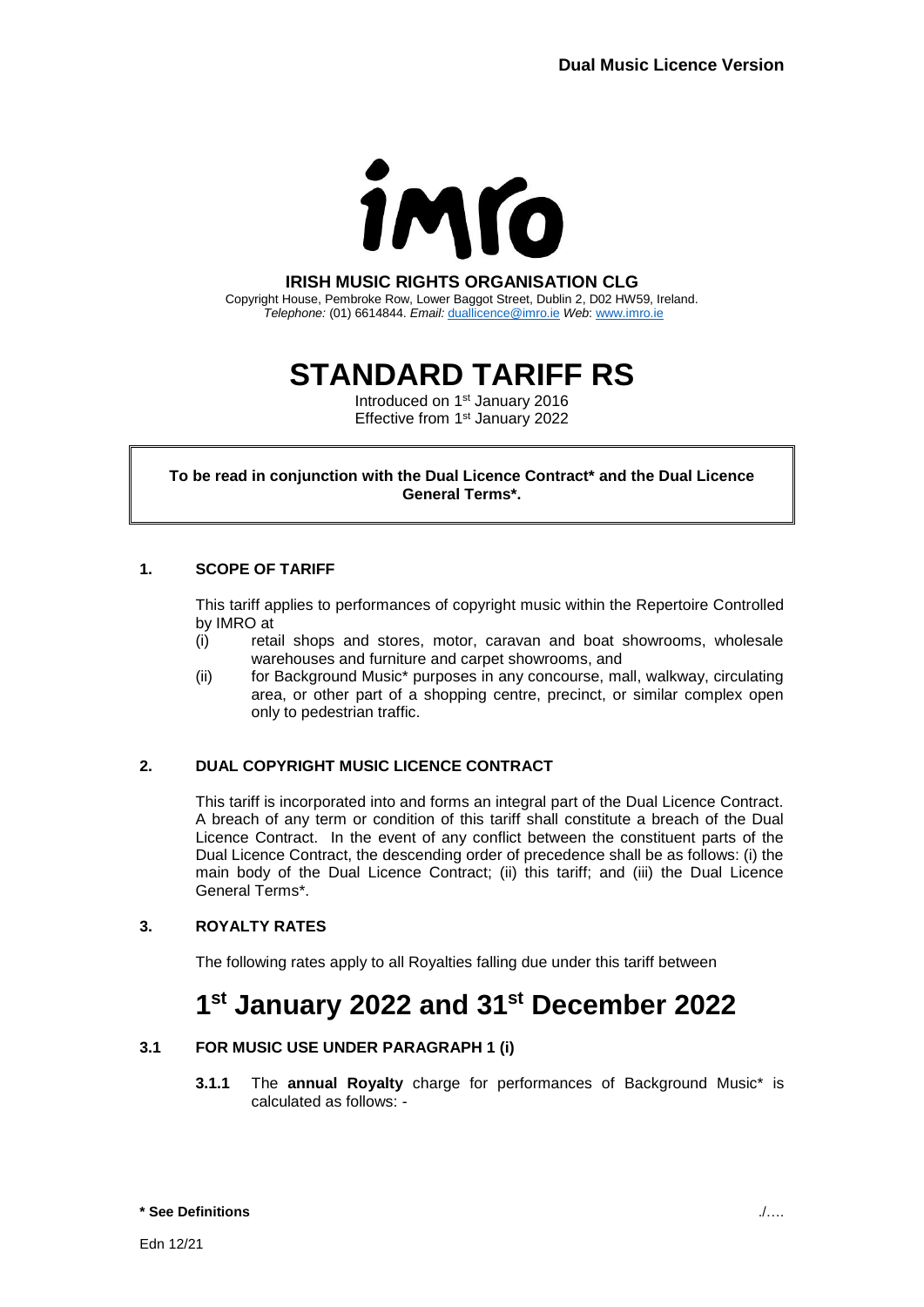|       |                                                                                                                                                                                                                                                  | <b>Higher</b><br><b>Royalty</b><br>rate | <b>Standard</b><br><b>Royalty rate</b><br>€ |
|-------|--------------------------------------------------------------------------------------------------------------------------------------------------------------------------------------------------------------------------------------------------|-----------------------------------------|---------------------------------------------|
|       |                                                                                                                                                                                                                                                  | €                                       |                                             |
|       | Shop space* in $M^2$                                                                                                                                                                                                                             |                                         |                                             |
|       | Up to 100                                                                                                                                                                                                                                        | 228.19                                  | 151.92                                      |
|       | $101 - 200$                                                                                                                                                                                                                                      | 338.99                                  | 225.97                                      |
|       | $201 - 300$                                                                                                                                                                                                                                      | 453.04                                  | 302.07                                      |
|       | $301 - 500$                                                                                                                                                                                                                                      | 567.13                                  | 378.10                                      |
|       | $501 - 750$                                                                                                                                                                                                                                      | 674.55                                  | 449.72                                      |
|       | $751 - 1000$                                                                                                                                                                                                                                     | 788.59                                  | 525.74                                      |
|       | $1001 - 1250$                                                                                                                                                                                                                                    | 902.72                                  | 601.80                                      |
|       | $1251 - 1500$                                                                                                                                                                                                                                    | 1,023.55                                | 682.34                                      |
|       | $1501 - 1750$                                                                                                                                                                                                                                    | 1,127.57                                | 751.67                                      |
|       | $1751 - 2000$                                                                                                                                                                                                                                    | 1,241.67                                | 827.77                                      |
|       | $2001 - 2500$                                                                                                                                                                                                                                    | 1,352.43                                | 901.57                                      |
|       | $2501 - 3000$                                                                                                                                                                                                                                    | 1,466.51                                | 977.65                                      |
|       | $3001 - 3500$                                                                                                                                                                                                                                    | 1,580.60                                | 1,053.77                                    |
|       | $3501 - 4000$                                                                                                                                                                                                                                    | 1,694.69                                | 1,129.80                                    |
|       | $4001 - 4500$                                                                                                                                                                                                                                    | 1,805.44                                | 1,203.63                                    |
|       | $4501 - 5000$                                                                                                                                                                                                                                    | 1,919.54                                | 1,279.71                                    |
|       | $5001 - 6000$                                                                                                                                                                                                                                    | 2,030.21                                | 1,353.50                                    |
|       | $6001 - 7000$                                                                                                                                                                                                                                    | 2,141.03                                | 1,427.36                                    |
|       | $7001 - 8000$                                                                                                                                                                                                                                    | 2,255.13                                | 1,503.41                                    |
|       | $8001 - 9000$                                                                                                                                                                                                                                    | 2,369.21                                | 1,579.44                                    |
|       | $9001 - 10000$                                                                                                                                                                                                                                   | 2,479.92                                | 1,653.35                                    |
|       | For each additional 1000m <sup>2</sup> (or                                                                                                                                                                                                       |                                         |                                             |
|       | part thereof)                                                                                                                                                                                                                                    | 114.11                                  | 76.09                                       |
| 3.1.2 | the sole means<br>Where<br>of<br>performance is a single portable<br>radio<br>transistor<br>without<br>amplifiers, or a single television<br>receiver with<br>a<br>screen no<br>26",<br>greater than<br>excluding<br>performances<br>οf<br>music |                                         |                                             |
|       | television                                                                                                                                                                                                                                       |                                         |                                             |
|       | The annual Royalty is                                                                                                                                                                                                                            | 151.06                                  | 100.69                                      |

3.1.3 Where performances take place in areas used as motor, caravan or boat showrooms, warehouses used for the display and sale of goods by wholesalers to retailers and other similar bulk buyers, and in furniture and carpet showrooms, the actual Shop Space may be reduced by 30% for Royalty calculation purposes.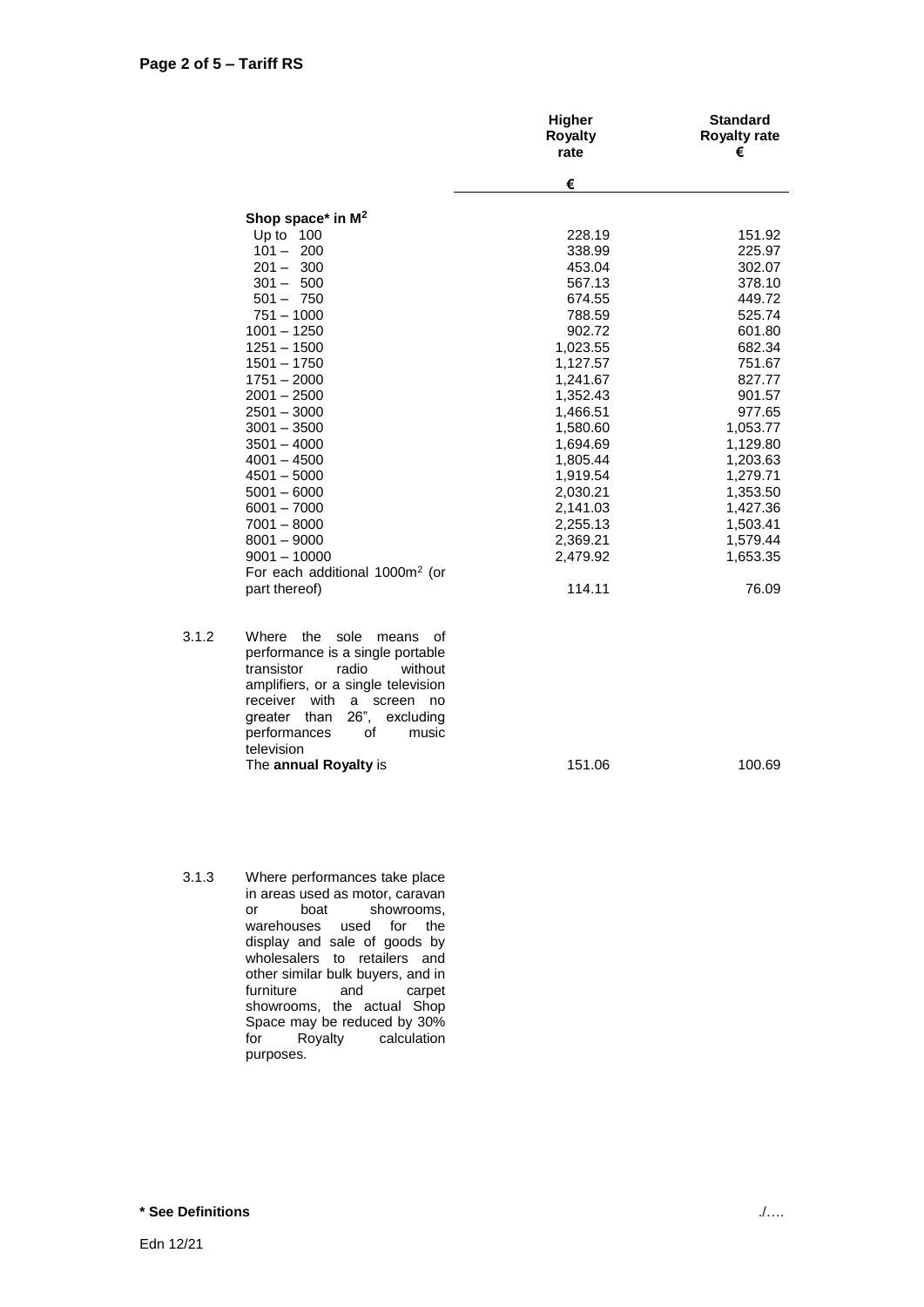|     |               |                                                                                                                                                                                                                                                                                                                                                                                                                                                                                                                                                      | Higher<br><b>Royalty</b><br>rate | <b>Standard</b><br><b>Royalty rate</b><br>€ |
|-----|---------------|------------------------------------------------------------------------------------------------------------------------------------------------------------------------------------------------------------------------------------------------------------------------------------------------------------------------------------------------------------------------------------------------------------------------------------------------------------------------------------------------------------------------------------------------------|----------------------------------|---------------------------------------------|
|     |               |                                                                                                                                                                                                                                                                                                                                                                                                                                                                                                                                                      | €                                |                                             |
|     | 3.1.4         | Where the sole means of<br>performance is by a radio or<br>other audio or audio visual<br>equipment (other than those<br>referred to in 3.1.2 above)<br>which is for sale on the<br>premises and the performances<br>are bona fide given for the<br>purpose of demonstrating that<br>equipment at or near the point<br>of sale, the applicable Royalty is<br>reduced by 30%. This does not<br>apply where the performances<br>are by means of discs, tapes or<br>other recordings where those<br>goods are also for sale or hire<br>on the premises. |                                  |                                             |
| 3.2 |               | <b>PAVEMENT MUSIC*</b><br>For each loud-speaker or other apparatus<br>the annual Royalty is                                                                                                                                                                                                                                                                                                                                                                                                                                                          | 67.11                            | 44.75                                       |
| 3.3 | <b>FATHER</b> | <b>CHRISTMAS</b><br>SHOWS.<br>MANNEOUIN AND EASHION SHOWS                                                                                                                                                                                                                                                                                                                                                                                                                                                                                            |                                  |                                             |

**MANNEQUIN AND FASHION SHOWS etc**

> For performances at events such as Father Christmas shows, Christmas toy bazaars and similar attractions and mannequin, dress and other fashion shows, the **daily Royalty** is 67.11 67.11 44.75

#### **3.4 MINIMUM ROYALTY PAYMENT**  With the exception of performances covered under paragraph 3.1.2., the Royalties payable under this Paragraph 3 are subject to the following **minimum annual Royalties**: -

| 3.4.1  | Performances by means of an<br>audio jukebox | 321.12 | 212.60 |
|--------|----------------------------------------------|--------|--------|
| 3.4.2. | Performances by means of a<br>video jukebox  | 427.15 | 284.75 |
| 3.4.3  | All other performances                       | 201.33 | 134.23 |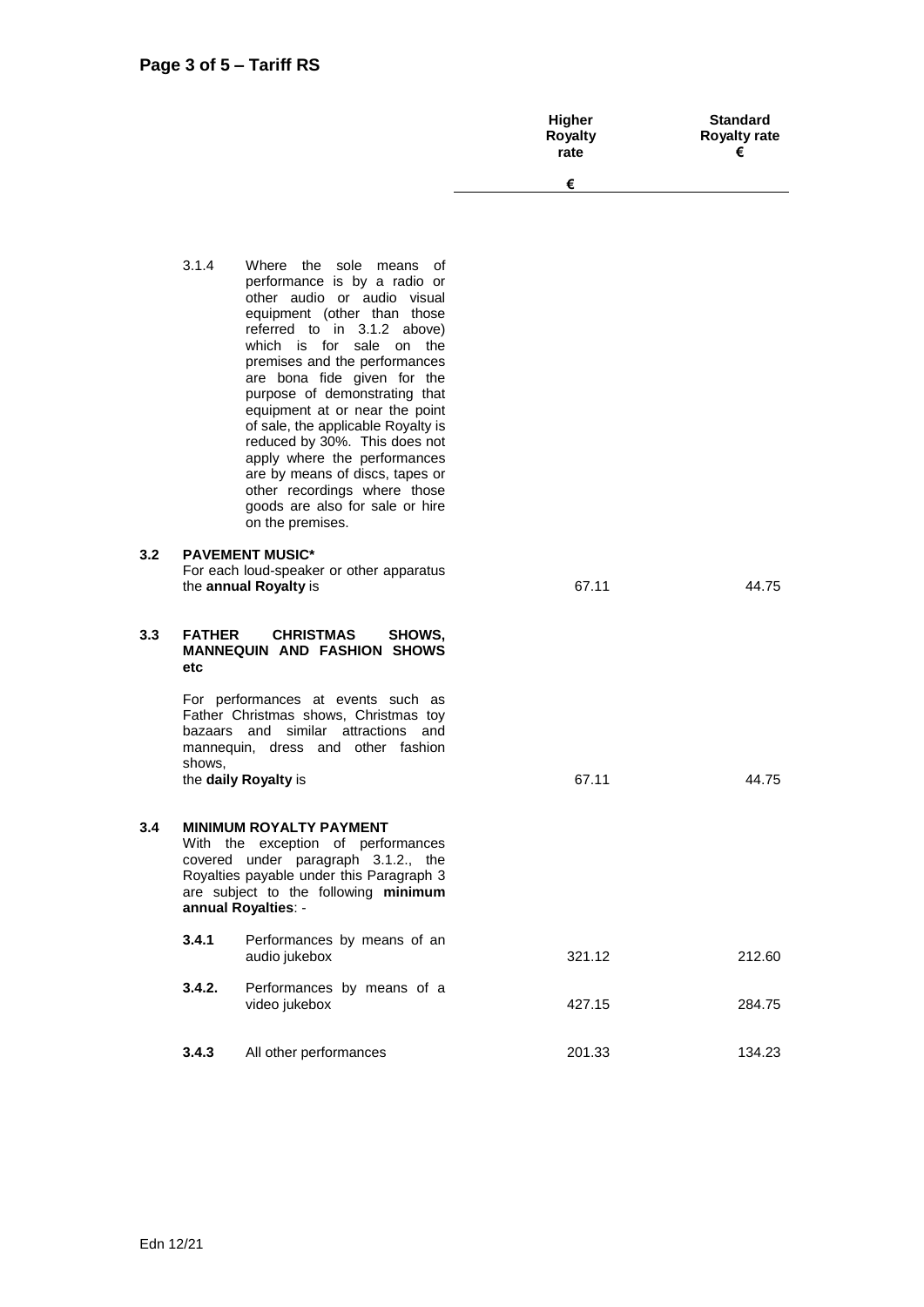### **4. FOR MUSIC USE UNDER PARAGRAPH 1 (ii)**

Royalties under this Paragraph are calculated by reference to the Audible Area\* as follows: -

|                                                                                                      | <b>Higher Royalty</b><br>rate<br>€ | <b>Standard Royalty</b><br>rate<br>€ |
|------------------------------------------------------------------------------------------------------|------------------------------------|--------------------------------------|
| For each unit of 100 $m2$ or part thereof, up to<br>1,000 $m2$                                       | 85.80                              | 57.22                                |
| For each additional unit of 500 $m2$ or part<br>thereof, up to a total area of 5,000 $m2$            | 343.05                             | 227.44                               |
| For each additional unit of 500 $m2$ or part<br>thereof, up to a total area of 10,000 $\mathrm{m}^2$ | 257.30                             | 171.50                               |
| For each additional unit of 500 $m2$ over<br>10,000 $m2$                                             | 212.64                             | 141.77                               |
| The Minimum annual Royalty under this<br>Paragraph 4 is:                                             |                                    | 86.92                                |

#### **5. HIGHER AND STANDARD ROYALTY RATES**

- (i) All performances in the first Licence Year\* will be charged at the Higher Royalty rate unless the user applies in writing for a licence before the music is performed.
- (ii) Any performances not declared are unauthorised and constitute **an infringement of copyright** and will be charged as unlicensed performances at the Higher Royalty rate.
- **(iii)** Standard Royalty rates shall apply after the first Licence Year only if there is a valid Dual Licence Contract in place between IMRO and the Licensee.

#### **6. INFLATION ADJUSTMENT**

The foregoing Royalty rates are related to the Consumer Price Index of Retail Prices for mid-October 2021 (on the November 1996 base) as published in the Irish Statistical Bulletin and will be adjusted on  $1<sup>st</sup>$  January 2023, and on each subsequent anniversary of that date, in proportion to annual changes in that Index.

#### **7. DEFINITIONS**

Capitalised terms used but not defined in this tariff shall have the meaning set forth in the Dual Licence Contract.

**"Audible Area"** means the floor area measured from wall to wall of the whole of that part of the premises to which the public are admitted and in which the music is audible.

**"Background Music"** means performances by means of a record and/or CD/tape player (excluding jukeboxes or video performances) or by means of a radio or television set operated on the premises or by diffusion through a loudspeaker,